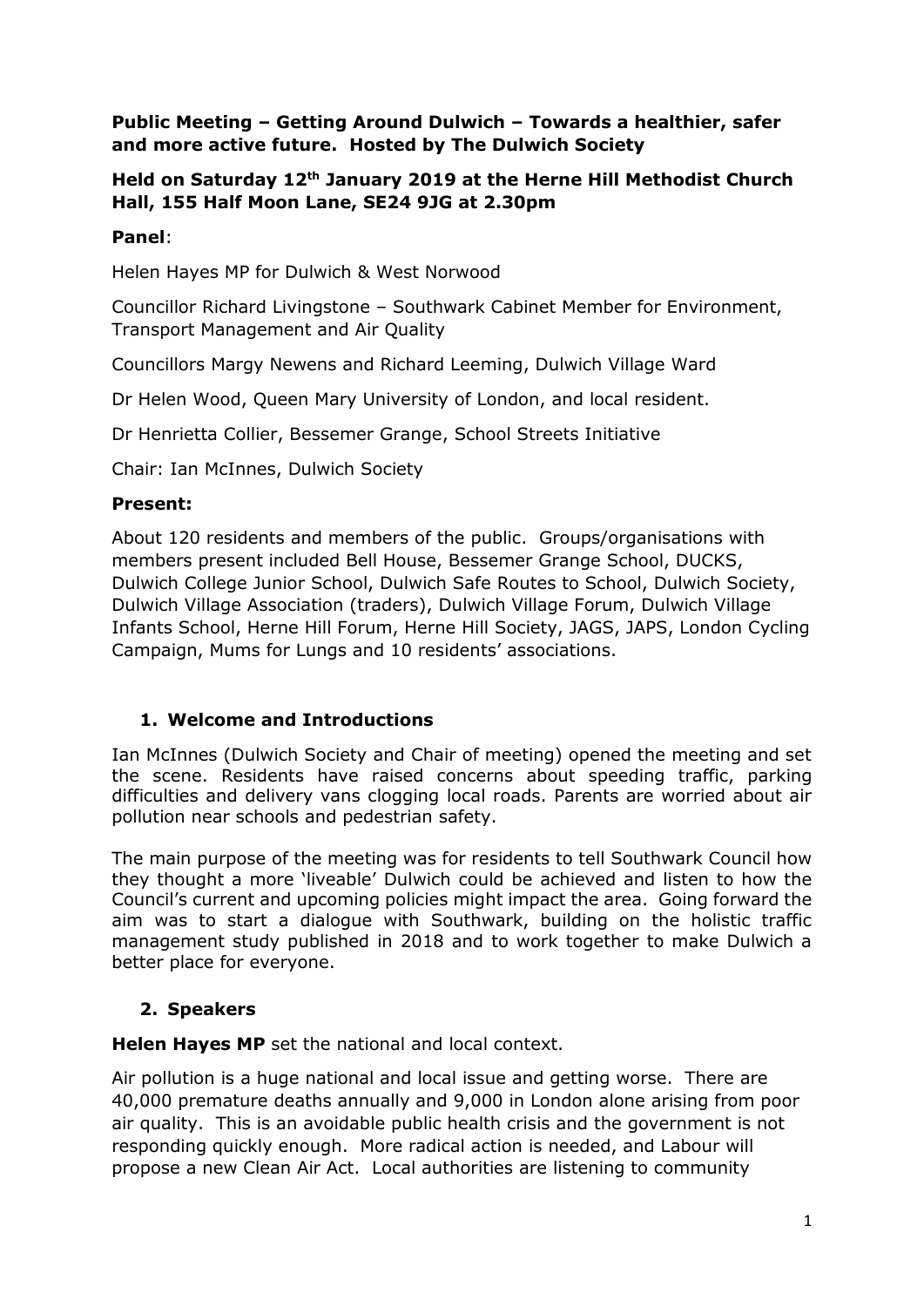concerns and residents need to make their views known on issues such as Controlled Parking Zones (CPZs). Councils will do what they can where they exercise control but some infrastructure such as motorways are outside their control. To help improve air quality in London, the Mayor is introducing an Ultra Low Emission Zone (ULEZ) on 8<sup>th</sup> April 2019 in Central London which will be extended to the South Circular in October 2021.

[\(https://tfl.gov.uk/modes/driving/ultra-low-emission-zone\)](https://tfl.gov.uk/modes/driving/ultra-low-emission-zone)

**Councillor Richard Livingstone** – Southwark Cabinet Member for Environment, Transport Management and Air Quality

Cllr Livingstone invited residents to comment on the Draft Movement Plan currently out for consultation at

<https://consultations.southwark.gov.uk/environment-leisure/movement-plan/> until 18 February 2019. This will set the direction of transport planning in Southwark over the next 20 years, and specifically the plan for the next four years. Southwark want to hear what journeys are being made across the borough and what improvements to streets and public spaces look like. It covers such matters as electric vehicles and charging points.

Other points:

- Southwark has an Air Quality Action Plan. Education rather than mitigation measures. Monitoring air quality around schools and the introduction of school streets are part of this.
- There is a 20mph zone in Southwark. Effort is going into reducing vehicle speeds and Council is working through the list of top ten hotspots. Several of the borough's most polluted roads are in Dulwich – Barry Road, Dulwich Wood Park and Forest Hill Road – but some of the roads have challenges and need a redesign. One option may be to introduce traffic calming by blocking off some of the streets used as commuter short cuts.
- Good public transport into London and across Dulwich is vital but City Hall isn't helping with their recent bus route curtailments.
- The [Dulwich Traffic Management Study](https://www.southwark.gov.uk/planning-and-building-control/planning-policy-and-transport-policy/consultation-and-updates/transport-policy) undertaken in 2018 will help to inform policy about walking & cycling, and improving air quality.
- Three key cycle routes are being planned or in the course of implementation:
	- o Southwark Spine down Crystal Palace Road
	- $\circ$  Quietway 7 to the Croxted Road/Turney Road junction
	- o Quietway from Peckham Rye to Dulwich (joining Quietway 7) via Friern Road.

There is segregation of cyclists/vehicles in some sections of these routes.

• CPZ consultations – A CPZ is about to be introduced in Champion Hill and there are two live consultations in East Dulwich and West Peckham, and residents are urged to make their views known.

Parking and healthier streets study in East Dulwich [https://consultations.southwark.gov.uk/environment](https://consultations.southwark.gov.uk/environment-leisure/eastdulwichparking/)[leisure/eastdulwichparking/](https://consultations.southwark.gov.uk/environment-leisure/eastdulwichparking/) Open till 28 Feb 2019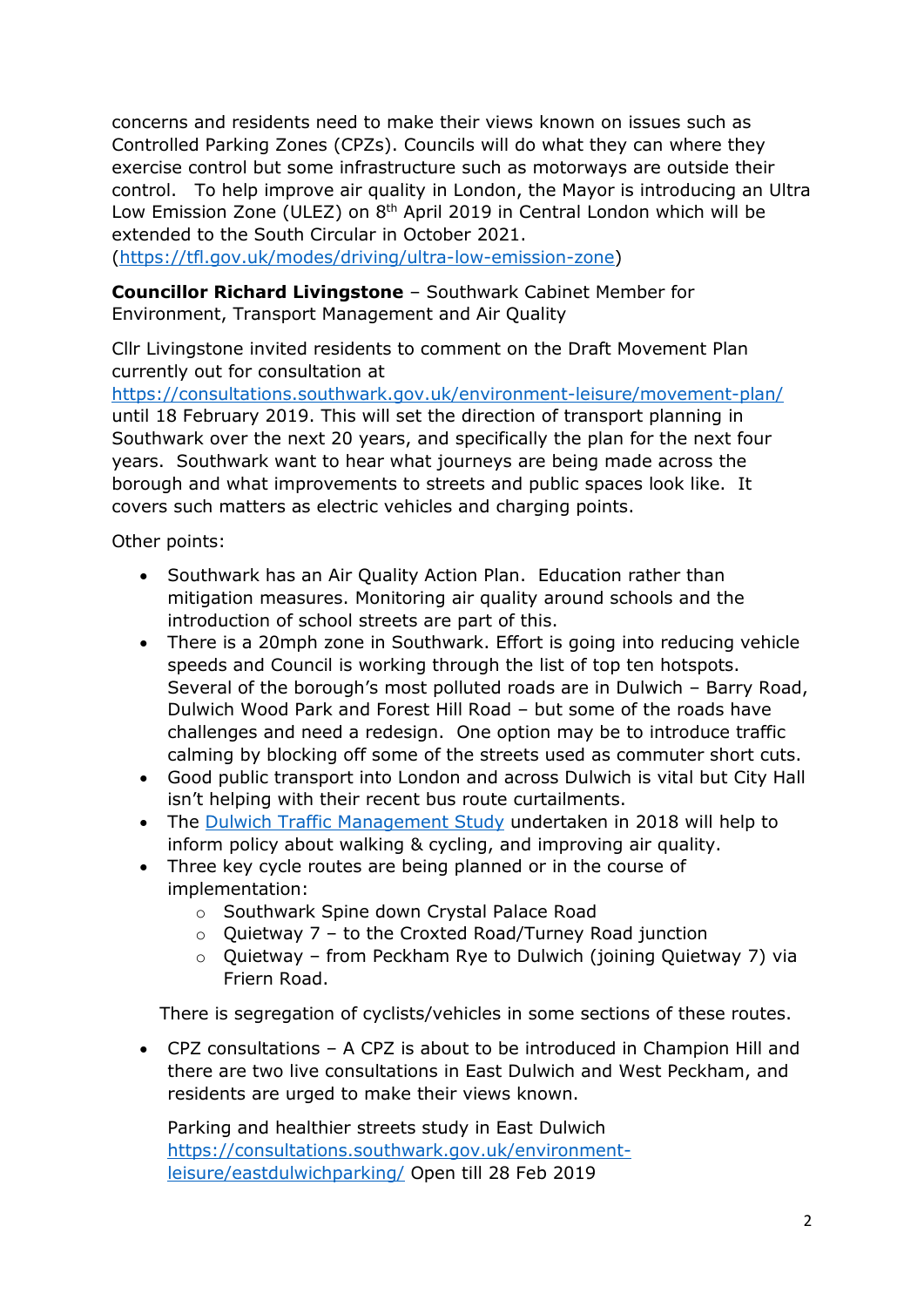West Peckham parking zone and healthier streets [https://consultations.southwark.gov.uk/environment](https://consultations.southwark.gov.uk/environment-leisure/peckhamwestparking/)[leisure/peckhamwestparking/](https://consultations.southwark.gov.uk/environment-leisure/peckhamwestparking/) Open till 7 February 2019

Overall, Southwark is active and working towards a better environment. To be clear, this does not mean residents will have to stop using their cars, nor should parking controls be bad for business. The problem lies with weekday parking by commuters reducing the available parking space for residents. This is increasing and must be tackled.

#### **Councillor Margy Newens – Dulwich Ward councillor**

Cllr Newens focused on dispelling some of the misconceptions about controlled parking.

The council will only proceed with a CPZ if there is a strong local demand. CPZs are cost/revenue-neutral; the charges cover the cost of consultation, implementation and enforcement. The council recognises the impact of commuter and long-staying vehicles on resident parking, but it is often difficult to shift long staying vehicles which are parked legally.

Cllr Newens described her own experiences with the CPZ in her road. Initially reluctant but voted for it in the 2015 consultation. Now the CPZ (12midday to 2pm) means she and fellow residents are likely to find a space near their homes and commuters no longer occupy spaces.

Councillors recognise traffic pre- and post-school hours contributes to congestion and extra parking. Cllr Newens is working with the Village school and groups such as Safe Routes to reduce vehicle usage and encourage families to walk to school.

Anyone wanting a CPZ is encouraged to contact Southwark Council – further details at [https://www.southwark.gov.uk/parking/parking-projects/how-can-a](https://www.southwark.gov.uk/parking/parking-projects/how-can-a-controlled-parking-zone-help)[controlled-parking-zone-help](https://www.southwark.gov.uk/parking/parking-projects/how-can-a-controlled-parking-zone-help)

[https://www.southwark.gov.uk/parking/parking-projects/decision-making-for](https://www.southwark.gov.uk/parking/parking-projects/decision-making-for-parking-projects)[parking-projects](https://www.southwark.gov.uk/parking/parking-projects/decision-making-for-parking-projects)

### **Councillor Richard Leeming – Village Ward Councillor**

Cllr Leeming emphasised he is driven by what residents want and is keen to start a conversation. He wants to make the area more "village-like". He highlighted the benefits of a "Low Traffic Neighbourhood" i.e. designing roads to match the needs of residents. LTNs install bollards, benches and gates to deter road use by vehicles. Lessons could be learnt from Waltham Forest, though the areas were very different. LTNs result in people spending more time in the area, increasing the use of local shops and reducing empty retail units.

Cllr Leeming is keen for residents to put forward ideas for consideration in next year's Local Implementation Plan.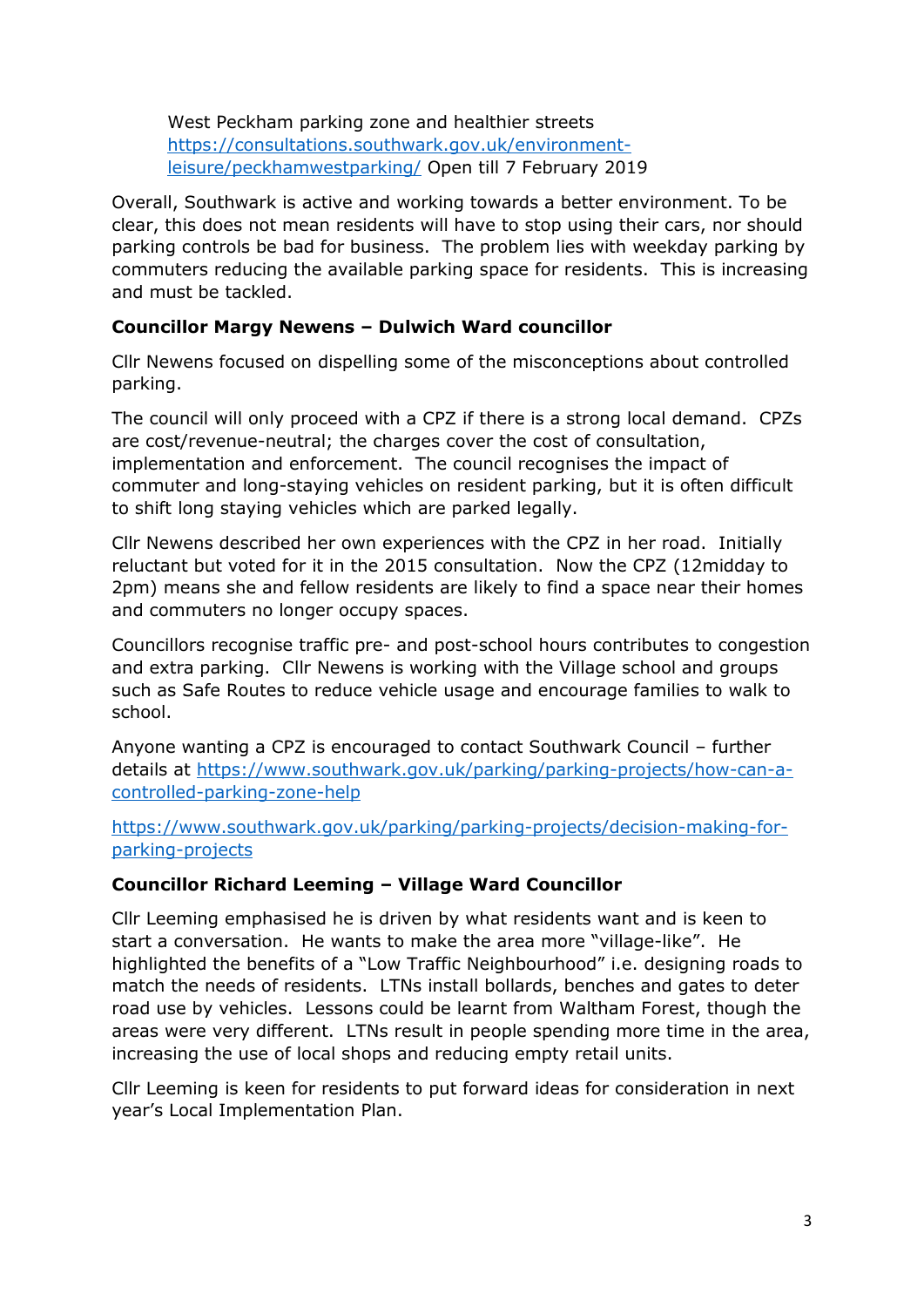# **Dr Helen Wood – Queen Mary University of London and local resident**

Dr Wood spoke on the health impacts of traffic-related air pollution. The nature of air pollution has changed over the past 70 years and the most toxic pollutant is now nitrogen dioxide (NO2) particulates, with a ten-fold increase in vehicle distances travelled over that time coupled with 30% decrease of walking in the last 25 years. The key emitter of NO2 is diesel fuel which in 2014 powered 50% of new vehicles.

Over the human life span, the impact of outdoor and indoor pollution is insidious causing respiratory effects and asthma in children and a range of long-term chronic conditions in adults including diabetes, cardiovascular illnesses as well as lung cancer.

Dr Wood drew attention to the impact of deadly fine particles on various parts of the body – not only the lungs but also the heart, brain and blood – and to the groups of people most at risk, with children and babies to the fore. Avoiding busy streets and walking on the inside of the pavement (away from the traffic) can make a big difference, especially for children in buggies whose height makes them particularly vulnerable to car fumes. Of note, the worst air pollution is inside cars and a child being driven to school is exposed to more pollution than the cyclist on the road beside the car.

Daily pollution levels can be checked on the London Air web site [\(www.londonair.org.uk\)](http://www.londonair.org.uk/) and there are a range of mobile apps to download as well.

See slides for further details.

### **Dr Henrietta Collier – Bessemer Grange initiative**

Local parent Henrietta Collier outlined the Bessemer Grange initiative. School Streets are timed closure of a road outside a school to coincide with the start and end of the school day. Benefits include active travel to school for pupils and improvement in air quality and road safety for all. It will also alleviate parking problems and engine idling near schools. Play Streets are time-limited closure of a road to encourage children to play outside. Anyone can apply for a traffic order to close a road for a specified time. See slides for further information.

#### **Contributions from the floor:**

- **1.** There is a lack of reliable public transport. Local train routes have been curtailed (Thameslink/Southeastern) and bus routes serving the area have been shortened by City Hall. Better access to our stations should be a priority and bus frequency through the Village should be improved, the P4 bus needs to be more regular and one contributor suggested a re-routing of the 201 could offer benefits.
	- **Helen Hayes** agreed that public transport, particularly trains are very unreliable. Franchises are up for review soon and ideally it would good if TfL could be the leading body. The 201 re-routing is worth exploring.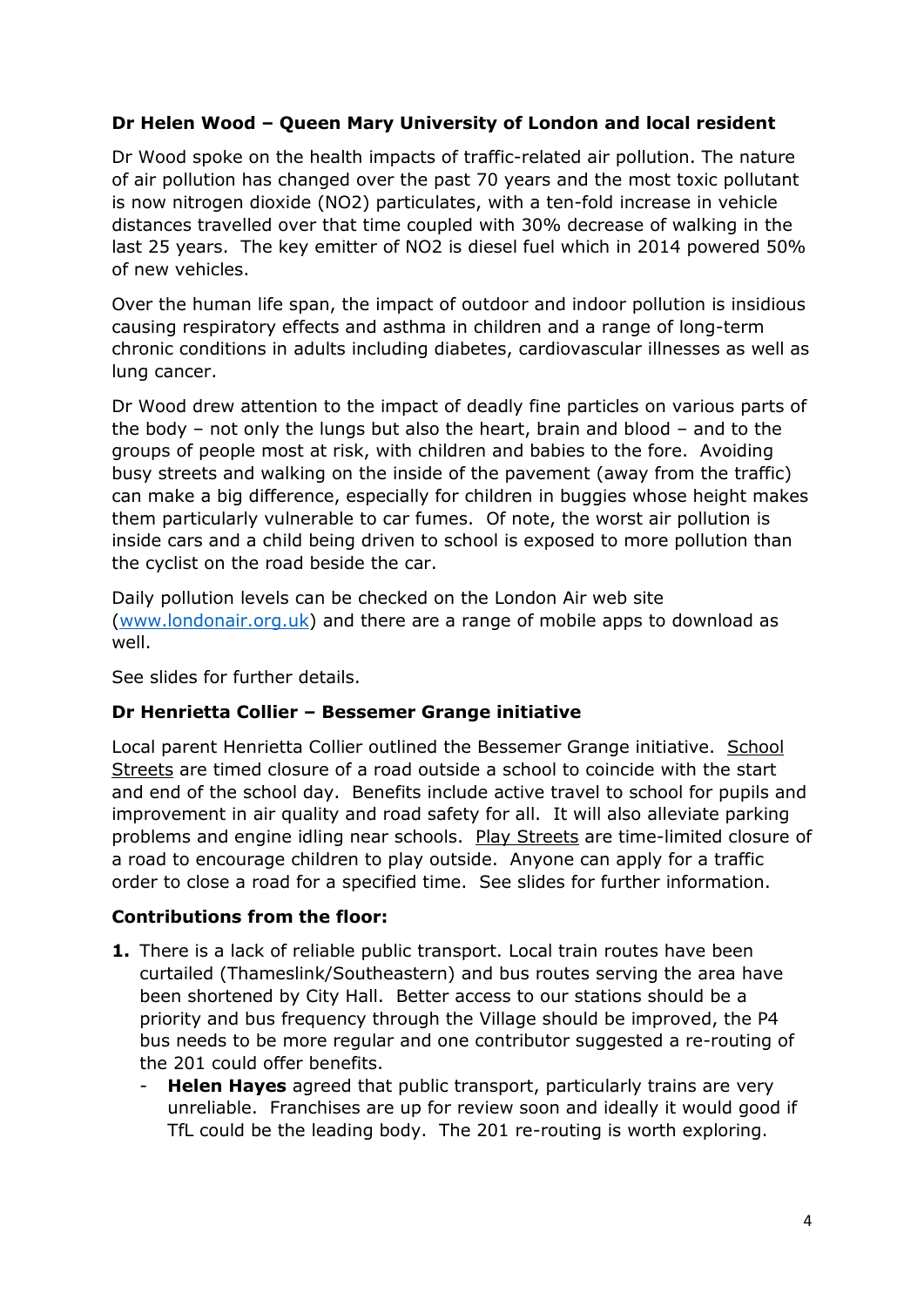- 2. Electric vehicles may be a solution but when will charging points be rolled out and what options are there for residents to select different green suppliers particularly for charging at home?
	- **Cllr Livingstone** the council has plans for electric charging points in lampposts and some are already being piloted in the Herne Hill area. Most of the suppliers are "green" suppliers.
	- **Cllr Leeming** there are other types of electric vehicles, bicycles, delivery vans, possibly scooters if the law permits.
- 3. There were many comments about the need to tackle air pollution on key roads like the South Circular and near schools. We must put children's interests at the heart of planning considerations. Statistics show a big concentration of school children in the Dulwich area (approx. 11-12,000 daily during school terms), potentially affected by all-day pollution. Air pollution must be properly monitored so we have the data. Too many children are still being driven to school.
	- **Cllr Leeming** "WE are the traffic; WE are the people making the pollution; WHY are there delivery vans everywhere? We cannot escape responsibility"
- 4. There is no on-site car parking for staff at Alleyn's, so they use available parking spaces in local roads. Some sixth formers also drive to school.
	- **Cllr Newens** said the new East Dulwich CPZ consultation was initially intended to cover Townley/Dovercourt Roads, but these roads are no longer in the scheme. Concerns about Townley should be raised with councillors.
- 5. School coaches on Townley Road are running their engines for about 30 minutes causing pollution. What is the law and what powers do the police have?
	- **Advice from the panel** "Idling" is a civil enforcement matter, though the presence of police officers may help as a deterrent. The Council tends to issue a warning before issuing a fixed penalty notice. Southwark Council is one of the few councils acting on this. If anyone spots an "idling" coach, a photo may be useful, and a note of the coach number plate and school badge/number should be sent to Helen Hayes MP, local councillors and Alleyn's School for action.
- 6. There is too much speeding on Village Roads e.g. Half Moon Lane. The 20mph zone is not being properly enforced.
	- **Cllr Newens** encouraged audience members to volunteer for Community Roadwatch to monitor speeds on local roads with the Southwark Roadwatch team. Please email [margy.newens@southwark.gov.uk](mailto:margy.newens@southwark.gov.uk) if you are interested in participating.
- 7. There were several points about CPZs:
	- Concerns about displacement of vehicles because of CPZs there has been an enormous impact in Turney Road, Burbage Road and Calton Avenue as a result of the North Dulwich CPZ. As the CPZs spread so the displacement spreads across the area.
	- There are still difficulties in parking in the evening despite the CPZ.
	- When will the Village Way CPZ start? (**Cllr Newens**: Shortly).